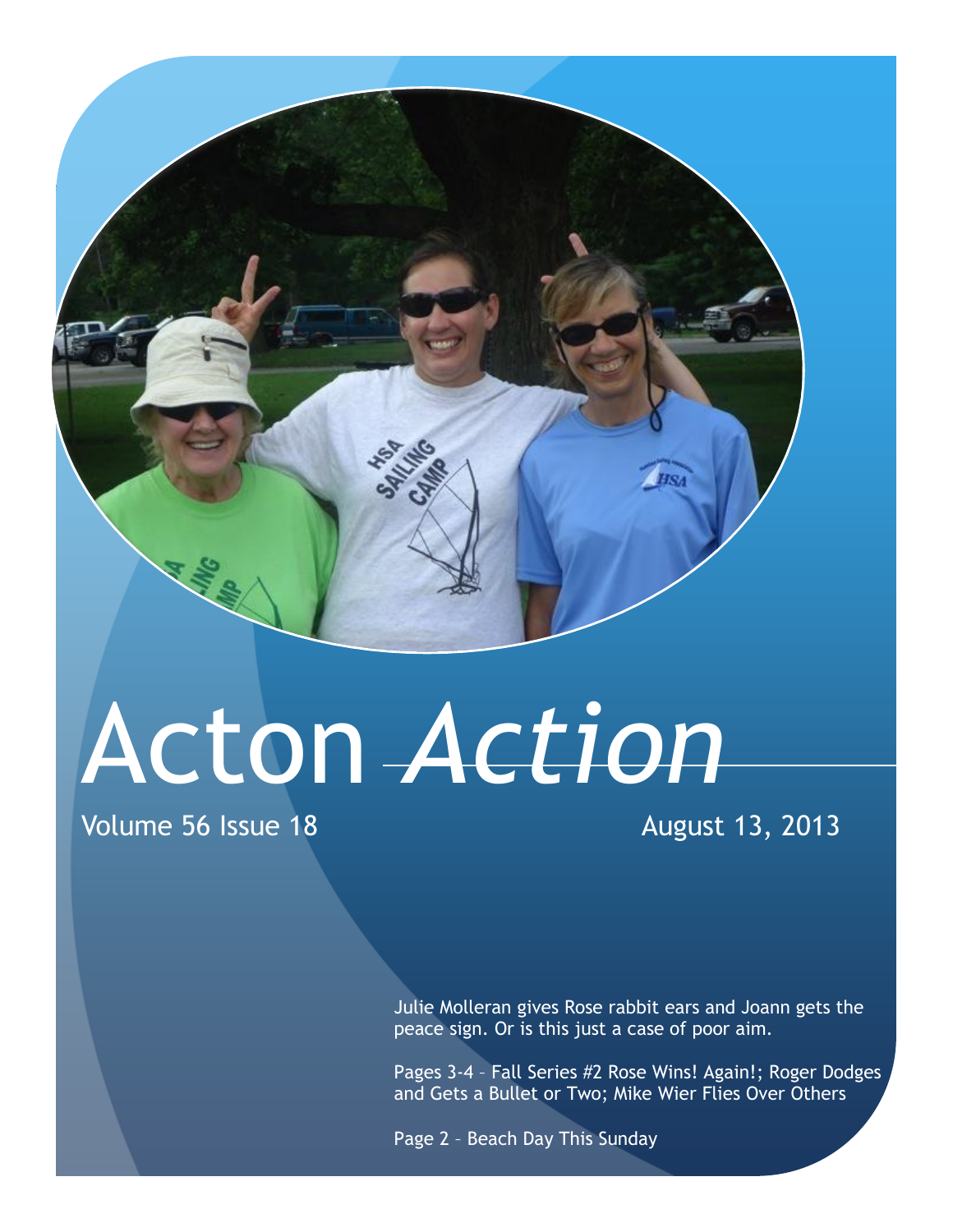

# Beach Day!

The second of HSA's two special days is here! This Sunday marks the return of Beach Day. This second annual fun day is a mix of competition and cavorting as boats spread out across Acton Lake in search of the items on their scavenger hunt list.

Last year participants had to take notes with them, find info taped to buoys, and fight off challengers in order to return to the committee boat first with the scavenged items. Water guns are mandatory equipment!

This year, no committee boat needed, the boats will launch at 1:00 with their instructions in their pockets and proceed onto the lake in search of items located at various locations around the lake. The first boat to arrive at the swim beach area with all of the items "hidden" around the lake will be this year's Beach Day champs. Water guns are mandatory equipment!!

While the hunt is in progress, HSA will have set up canopies and the grill near the swim beach in preparation for the post scavenger hunger games. Hamburgers, hot dogs, ice, and drinks will be provided. Bring a dish or snack or dessert to share and chairs to relax on. If you have food, chairs, etc. drop them off at the HSA beach spot before you go to rig your boats. Look for the HSA sign at the beach area. Did I mention that water guns are mandatory?

If you have another canopy we can use, let us know that you are bringing it. A skipper's meeting will take place at 12:30 near the launch ramps so that you can receive your scavenger race instructions. Also, for planning purposes, please let us know if you are coming so we can know about number of lists to prepare and for ordering food. See you on the Beach! Let's go swimming too! RSVP to [midview@wildblue.net](mailto:midview@wildblue.net) (Cruisers welcome! As are LTS grads.)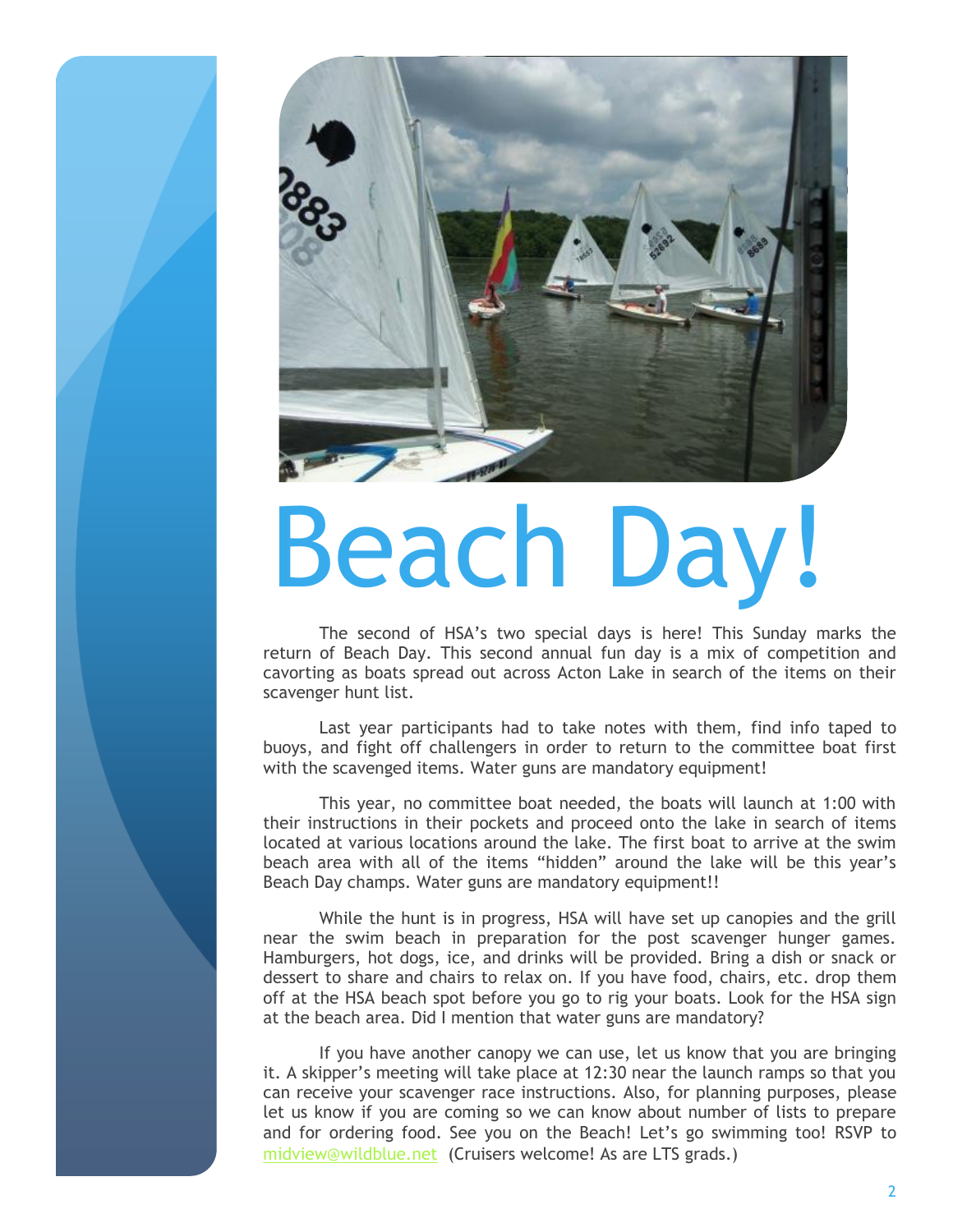### Optimism Pays Off; Seventeen Boats Show for 2<sup>nd</sup> Fall Series



Race Chair Bill Molleran had to contend with some wicked wind shifts but he, like the others, were pleased with the way the afternoon went. Forecasts of 2-4 mph winds were swept away with the breeze by race time and racers spent the afternoon hiking out to windward in gusts of 8-12. He was joined on committee by Charlie Buchert.



Seventeen hopeful skippers turned out despite the poor prospects and were rewarded, including some of the youngest juniors like Victor Abitabilo (at left) and Sam Dwyer. They were joined by Logan Brashear, Megan DeArmon and Brendan Draper. With 10 Sunfish (and a Capri) there was some hooting and hollering on the start line. When all was said and done, though, it was the seniors who led the way. Rose Schultz and Laura Beebe continued their battle for the Fall Series lead but Julie Molleran and Pete Peters provided plenty of heat.



The big mystery of the day was young Sunfish prodigy Brendan Draper who disappeared for race one but came back to (almost) win race two. Many thought he had gone to pick up park tourists but it might have been an equipment thing. He returned for race 2 and had it in the bag when he discovered he had miscounted the laps and missed the finish line. Been there, done that.



Kofi Gunter waits on the tailgate for his moment in the sun, literally. He and dad yours truly were out in a Y for the second time this year and the young Jedi is proving he is a capable crew. The many tacks and wind shifts did not deter wily Roger Henthorn, who fended off both me and Charlie D. but only after he had to share the lead in both races with the two of us. *Curses*. Roger may have left too many alive to fight another day.



Pete Peters and Jerry Callahan called one another before leaving for the lake and the results are at left. Same shirt, same shorts, same white hat … oh, sorry. Jerry helped the Sunfishers get off safely as did Pete who later went out and tried to run them off the course. Not really. Pete is too nice. Just don't try to cross him on port.